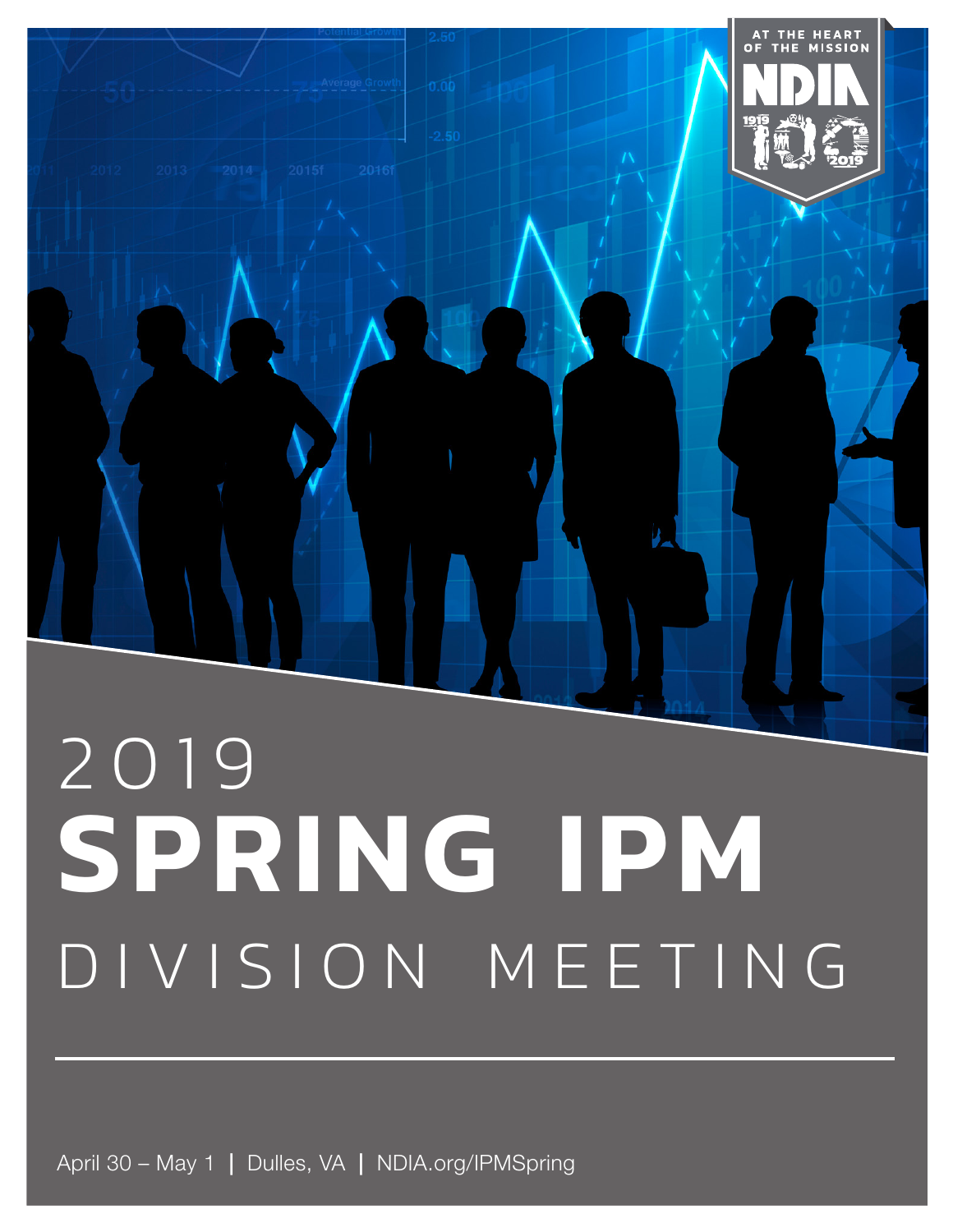# AGENDA



### MONDAY, APRIL 29

#### 5:30 – 7:00 pm COMMUNITY CONNECTION RECEPTION

ATRIUM



Early badge pick up will be available.

#### TUESDAY, APRIL 30

- 7:15 am 4:30 pm REGISTRATION CIRRUS FOYER
- 7:15 8:00 am **NETWORKING BREAKFAST** CIRRUS FOYER
- 8:00 8:30 am CALL TO ORDER & INTRODUCTIONS

CIRRUS BALLROOM

#### Dale Gillam

Chair, NDIA Integrated Program Management Division Corporate EVMS & Scheduling Implementation Manager, Leidos

#### 8:30 – 8:50 am **NDIA 100 YEAR REMARKS**

CIRRUS BALLROOM

#### MG James Boozer, USA (Ret) Chief of Staff, National Defense Industrial Association (NDIA)

#### 8:50 – 9:15 am **IPMD STRATEGIC UPDATE**

CIRRUS BALLROOM

#### Dale Gillam

Chair, NDIA Integrated Program Management Division Corporate EVMS & Scheduling Implementation Manager, Leidos

#### 9:15 – 9:45 am REALISTIC COST ESTIMATES (RCES): NRO'S INNOVATIVE PILOT PROGRAM FOR CONTRACT COST EVALUATION CIRRUS BALLROOM

#### Jennifer Rose

Director, National Reconnaissance Office (NRO), Cost and Acquisition Assessment Group

#### 9:45 - 9:55 am **SCALABILITY GUIDE UPDATE**

CIRRUS BALLROOM

#### John Duval

Integrated Program Panning and Controls, SM&A IPMD Board of Directors Member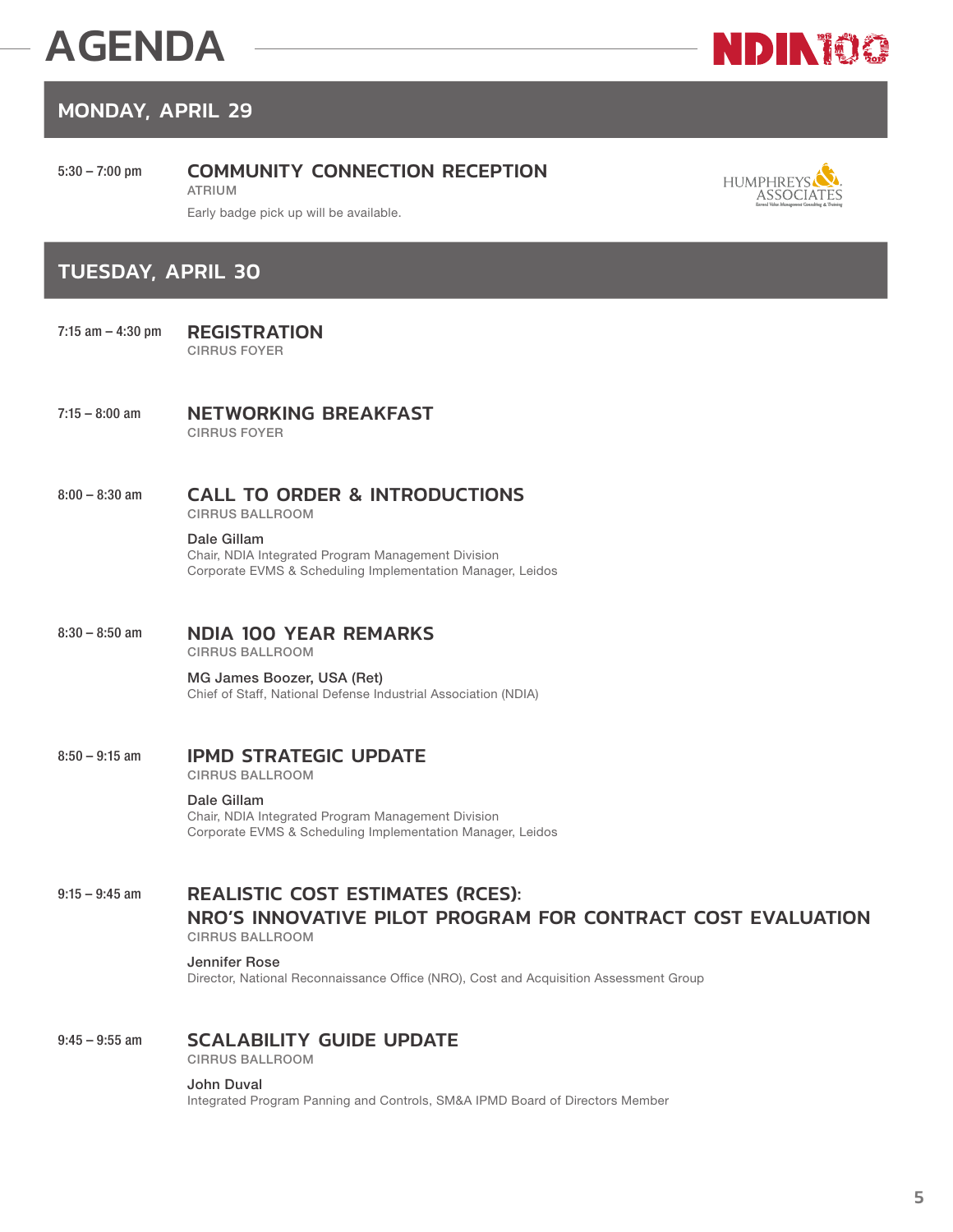#### 9:55 – 10:20 am **NETWORKING BREAK**

CIRRUS FOYER

(Government Departs to Separate Meetings)

#### GOVERNMENT ONLY SESSION

10:20 am – 12:10 pm GOVERNMENT ONLY BREAKOUT SESSION LAYTON BALLROOM

#### INDUSTRY ON LY SESSIONS

- 10:20 10:30 am **IPMD MEETING UPDATE** CIRRUS BALLROOM
- 10:30 10:55 am **IPMR2 UPDATE** CIRRUS BALLROOM

#### Dan Lynch

Raytheon Missile Systems Past Chair, NDIA Integrated Program Management Division

#### 10:55 – 11:20 am **EIA-748 REVISION E** CIRRUS BALLROOM

Randy Steeno Boeing BDS EVMS Policy, The Boeing Company

#### 11:20 – 11:50 am CLEARINGHOUSE AND OTHER INDUSTRY ONLY TOPICS CIRRUS BALLROOM

#### Gary Humphreys

CEO, Humphreys & Associates, Inc.

#### Russ Rodewald

Director, Raytheon Earned Value, Raytheon Company

#### 11:50 – 12:00 pm AGILE GUIDE - V1.3 UPDATES

CIRRUS BALLROOM

#### Ron Terbush

Program Performance Management and Compliance, Lockheed Martin Agile Working Group Co-Lead

Matt Strain Operational Excellence, CACI Agile Working Group Co-Lead

#### GOVERNMENT & INDUSTRY SESSION

#### 12:00 - 1:15 pm NETWORKING LUNCH CIRRUS FOYER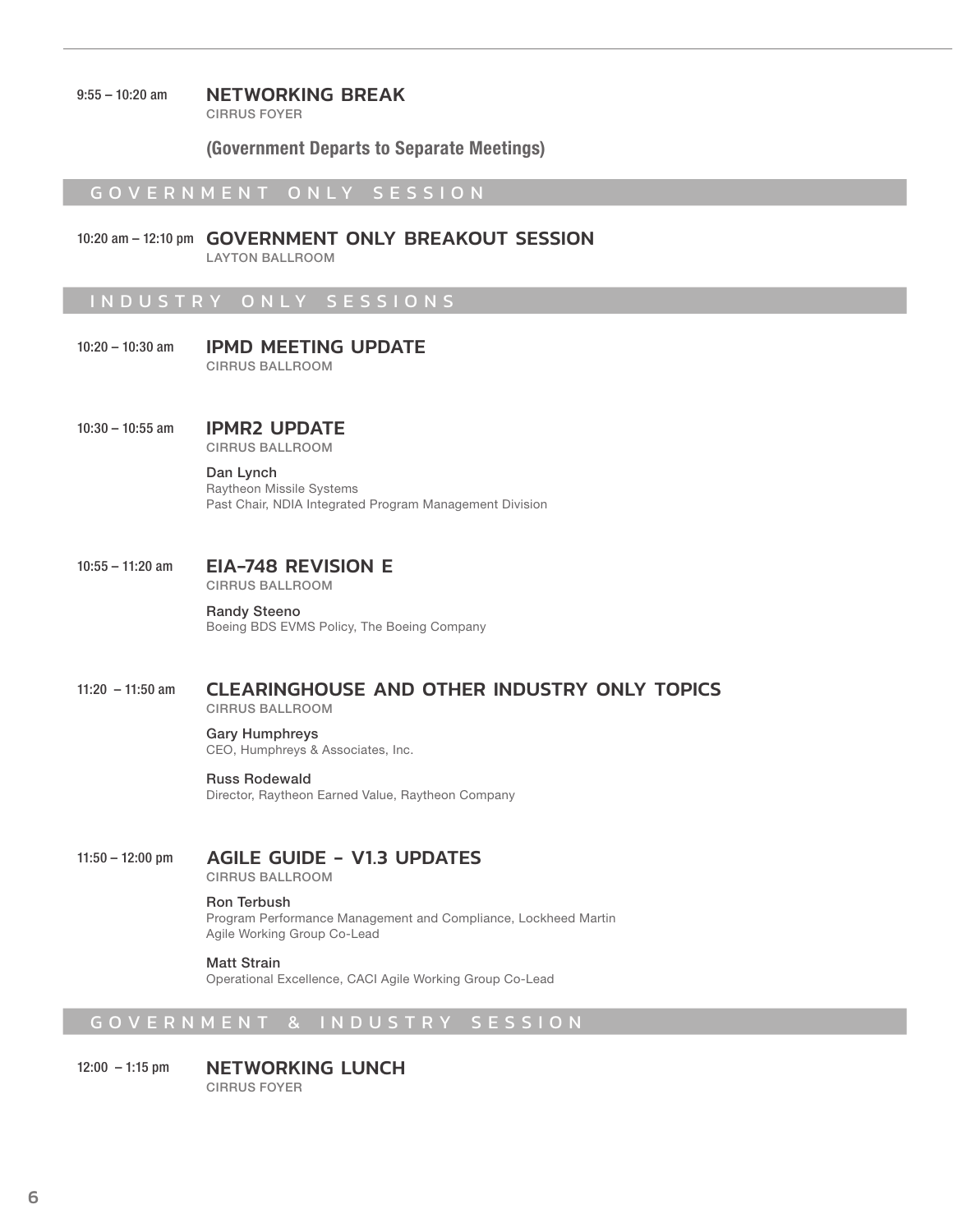

#### CONCURRENT WORKING GROUP BREAKOUT SESSIONS

1:15 – 2:15 pm Clearinghouse Pt 1 CIRRUS BALLROOM

Program Management LAYTON BALLROOM

Contracts ROCKBRIDGE BALLROOM

2:15 - 2:35 pm **NETWORKING BREAK** CIRRUS FOYER

#### CONCURRENT WORKING GROUP BREAKOUT SESSIONS

2:35 - 3:35 pm Clearinghouse Pt 2 CIRRUS BALLROOM

Production LAYTON BALLROOM Planning & Scheduling ROCKBRIDGE BALLROOM

3:35 – 3:55 pm **NETWORKING BREAK** CIRRUS FOYER

#### CONCURRENT WORKING GROUP BREAKOUT SESSIONS

3:55 – 4:55 pm Agile & EVM

CIRRUS BALLROOM

CSDR LAYTON BALLROOM Prime/Subcontractor ROCKBRIDGE BALLROOM

#### 5:30 – 7:00 pm **NETWORKING RECEPTION** ATRIUM

#### WEDNESDAY, MAY 1

- 7:15 am 4:30 pm REGISTRATION CIRRUS FOYER
- 7:15 8:00 am METWORKING BREAKFAST CIRRUS FOYER
- 8:00 8:05 am CALL TO ORDER & AGENDA REVIEW

CIRRUS BALLROOM

Dale Gillam Chair, NDIA Integrated Program Management Division Corporate EVMS & Scheduling Implementation Manager, Leidos

8:05 – 8:25 am ACQUISITION ENABLERS ORGANIZATION UPDATE CIRRUS BALLROOM

Stacy Cummings

Principal Deputy Assistant Secretary of Defense, Acquisition Enablers

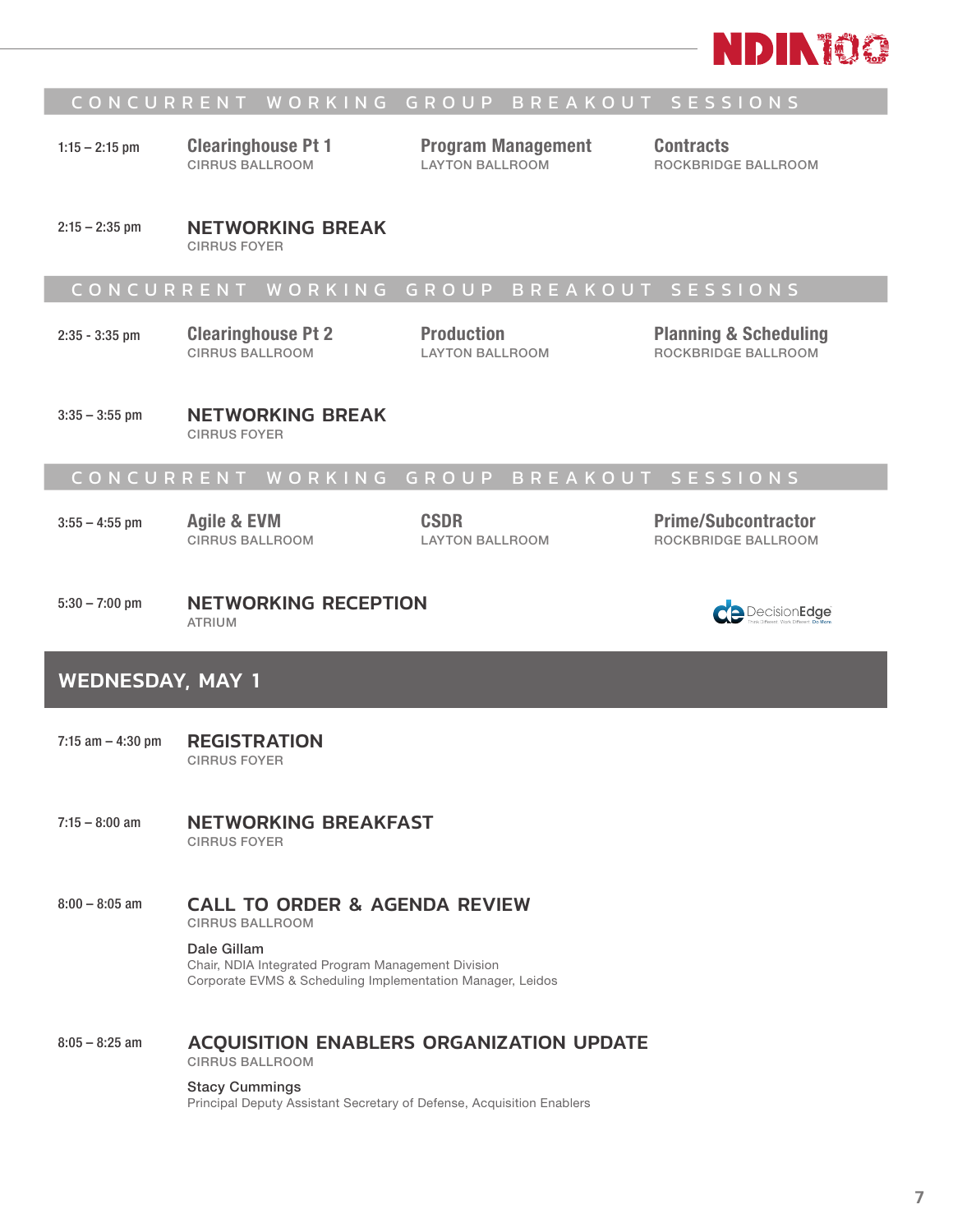#### 8:25 - 9:10 am **PLATINUM SPONSOR KEYNOTE**

CIRRUS BALLROOM

Gary Troop President, Encore Analytics, LLC



9:10 - 9:55 am KNOWLEDGE MANAGEMENT CIRRUS BALLROOM

> Dr. Ed Hoffman CEO, Knowledge Strategies, LLC

- 9:55 10:20 am NETWORKING BREAK CIRRUS FOYER
- 10:20 10:35 am

#### FUTURE OF DOD EVM REQUIREMENTS

CIRRUS BALLROOM

#### John McGregor

Deputy Director EVM, Acquisition Analytics & Policy, OUSD (A&S)

#### 10:35 – 11:35 am PANEL: PROGRAM MANAGERS – IF NOT EVM, THEN WHAT?

CIRRUS BALLROOM

Andrea Nibert EVM Analyst, Leidos *Facilitator*

#### Kirsten Curran

Program Management, Senor Manager, Lockheed Martin Rotary and Mission Systems

#### Robert Franceschini

Leidos Corporate Program Director, Vice President and Technical Fellow, CTO

#### Bardia Khoshnoodi

Program Manager, General Dynamics Mission Systems

#### Doug Tillman

Director, PMX Product Line Lead Program Management Excellences Missile Systems, Raytheon Company

#### 11:35 am – 12:00 pm ACQUISITION, ANALYTICS AND POLICY UPDATE

CIRRUS BALLROOM

#### John McGregor

Deputy Director EVM, Acquisition Analytics & Policy, OUSD (A&S)

#### 12:00 – 1:00 pm NETWORKING LUNCH CIRRUS FOYER

#### 1:00 – 1:35 pm 804 UPDATE IMPACTS ACROSS SERVICES

CIRRUS BALLROOM

#### Lynne Giordano

Professor of Acquisition Management, Defense Acquisition University (DAU)

#### Jerry LaCamera, Jr.

Professor, Executive Program Management & Course Manager SAMC ACQ 404, Defense Acquisition University (DAU)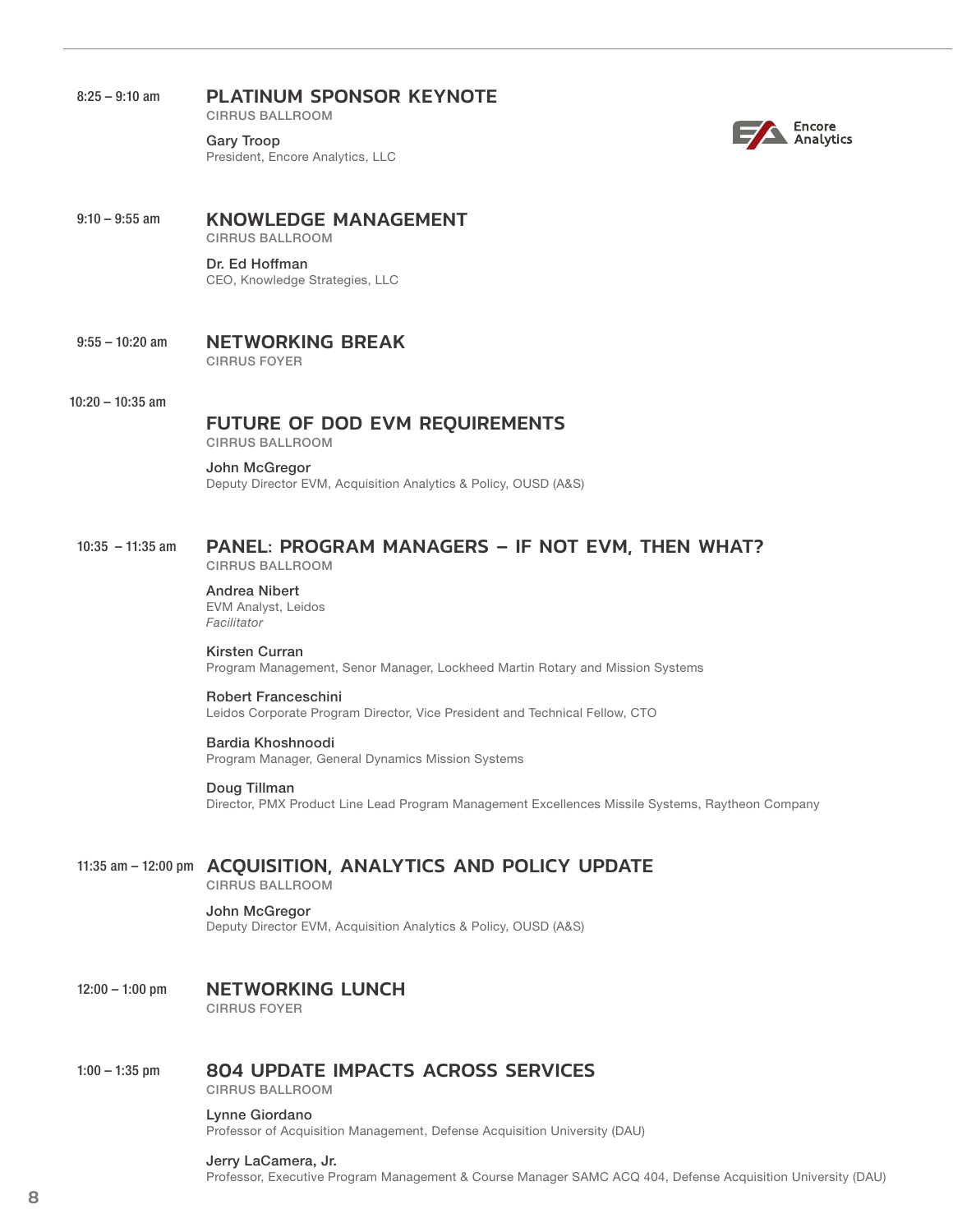

#### 1:35 - 2:10 pm DMCA UPDATE

CIRRUS BALLROOM

Donna Holden Deputy Director, DCMA EVMS Center

James Winbush Director, DCMA EVMS Center

#### 2:10 - 2:30 pm **NETWORKING BREAK**

CIRRUS FOYER

#### 2:30 – 3:05 pm DOE UPDATE

CIRRUS BALLROOM

#### Mel Frank

Director, Project Controls Division, Office of Project Management, DOE

#### Matthew "Zac" West

Performance Team Lead – Project Controls Decision (PM-30) Office of Project Management (PM) US Department of Energy (DOE)

#### 3:05 – 4:05 pm CLEARINGHOUSE PANEL

CIRRUS BALLROOM

Danielle Bemis Raytheon EVMS Group Lead, DCMA

Donna Holden Deputy Director, DCMA EVMS Center

Gary Humphreys CEO, Humphreys & Associates, Inc.

Jerald Kerby EVM Program Executive, NASA

#### John McGregor

Deputy Director EVM, Acquisition Analytics & Policy, OUSD (A&S)

Russ Rodewald

Director, Raytheon Earned Value, Raytheon Company

#### 4:05 – 4:45 pm WORKING GROUP OUTBRIEFS

CIRRUS BALLROOM

#### Working Group Leaders

#### 4:45 – 4:50 pm MEETING ADJOURNS

CIRRUS BALLROOM

#### Dale Gillam

Chair, NDIA Integrated Program Management Division Corporate EVMS & Scheduling Implementation Manager, Leidos